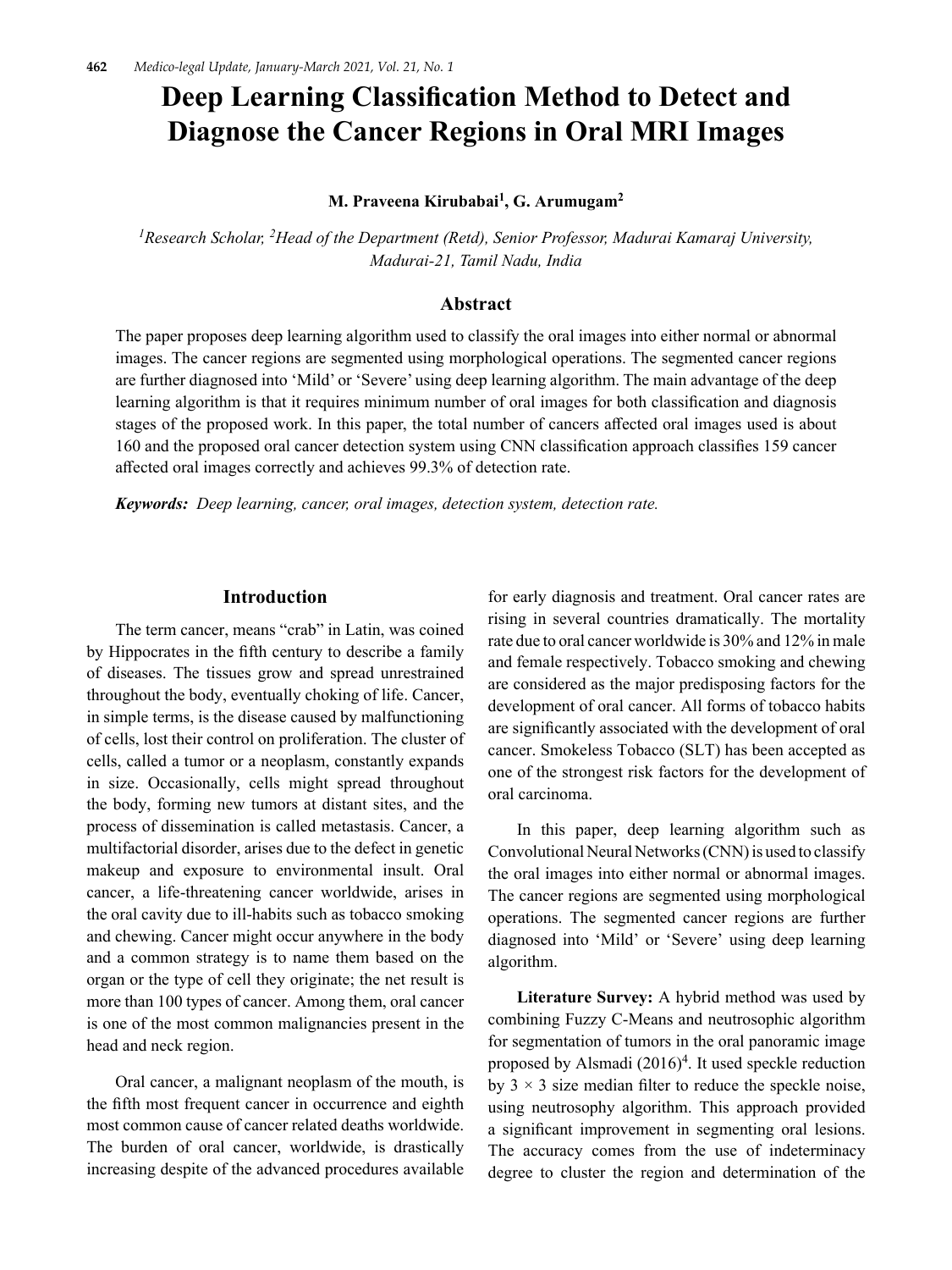tumor. However, as this study was based on cluster calculation and image boundary location, shadow areas on the panoramic image will be a concern in terms of false detection. A study utilized variants of Support Vector Machine (SVM), such as Linear SVM, Quadratic SVM and Cubic SVM, were used to classify tumors on optical coherence tomography images. They compared the sensitivity, specificity and accuracy in six different classification conditions (Banerjee et al.  $2016$ <sup>5</sup>. Tanupriya Choudhury et al.  $(2016)^6$  proposed the Intelligent Classification of Lung and Oral Cancer through diverse data mining algorithms. Logistic regression was a powerful tool modeling and also used for generalization of the linear regression. The optimal quantity of the Logic Boost iterations was performed and cross validated, taken to the selection of the attribute was automatic. Yi-Ying Wang et al. (2016)<sup>7</sup> presented a new color-based approach for automated segmentation and classification of tumor tissues from microscopic images. The procedure consists of a three-stage Color-Based Feature Extraction (CBFE) system. It normalized all the acquired images to the same color distribution by color transformation. Computerized selection of training samples was used for Automatic feature extraction. A similar study was made by Chang et al.  $(2016)^8$ using hybrid feature extraction and machine learning classification algorithm with biomarkers. They proposed and tested five tumor classification method. The method, Adaptive Neuro Fuzzy Inference System (ANFIS), achieved the highest classification rate of 93.81% by combining the clinical pathologic dataset and biopsy images. This study considered patient's case as a whole. However, if the clinic pathologic dataset or images were considered as a separate sample, the result might not be achieved over 90% accuracy rate. In other words, the accuracy of the method rely on the patient's information.

An automated oral lesion detection method was studied by Galib et al.  $(2015)^2$ . They discussed two systems to discover the two types of common lesions in the oral cavity. It achieved 92% sensitivity with 32% of false positives on average in close border lesions and 85% sensitivity with no false positives in open border lesions. Moreover, it had also discussed the possibility of improvement in open border lesion algorithm to 100% sensitivity with only 13% of false positives. Belvin Thomas et al.  $(2013)^3$  proposed Texture Analysis Based Segmentation and Classification of Oral Cancer Lesions in Color Images using ANN. The objective was to select a reduced set of features that clearly distinguish between different groups of malignancy caused by carcinoma of different areas of oral cavity. They proposed the use of textural and run-length features of camera images. Hobdell et al.  $(2003)^1$  investigated the relationship between socioeconomic status variables and oral health in an attempt to determine the association between social, economic and behavioral risk factors and the incidence of oral cancer among other oral health concerns. Their results described a marked gradient in oral diseases between the most highly and the least socio-economically developed countries and there was an apparent association between oral cancer and the socioeconomic status variables.

**Proposed Methodology:** In this paper, deep learning algorithm is used to classify the oral images into either normal or abnormal images. The cancer regions are then segmented using morphological operations. The segmented cancer regions are further diagnosed into 'Mild' or 'Severe' using deep learning algorithm. The main advantage of this deep learning algorithm is that it requires minimum number of oral images for both classification and diagnosis stages of the proposed work. Figure 1 shows the proposed oral cancer classification and diagnosis system using Convolutional Neural Network (CNN) classification approach.

**Enhancement:** In this paper, adaptive local histogram equalization framework is applied on the lowresolution oral MRI image for improving the intensity level of each pixel in the source image. In this section, the following steps are used to detect and remove the noisy pixels in oral MRI images.

**Step 1:** The source oral MRI image is divided into n\*n non–overlapping sub blocks, where, n is the odd number value.

Step 2: In each n<sup>\*</sup>n non–overlapping sub blocks, place the pixels in horizontal, vertical and two diagonal direction into P1, P2, P3 and P4 sets, respectively.

**Step 3:** Make order of pixels in P1, P2, P3 and P4 sets and eliminate the lower and higher order pixel from each set.

**Step 4:** Find standard deviation of each pixel set and find similarity index of each pixel.

**Step 5:** Consider the sub pixel set which has low value of standard deviation.

**Step 6:** Apply adaptive mean filter in the final sub pixel set in order to remove the noisy content.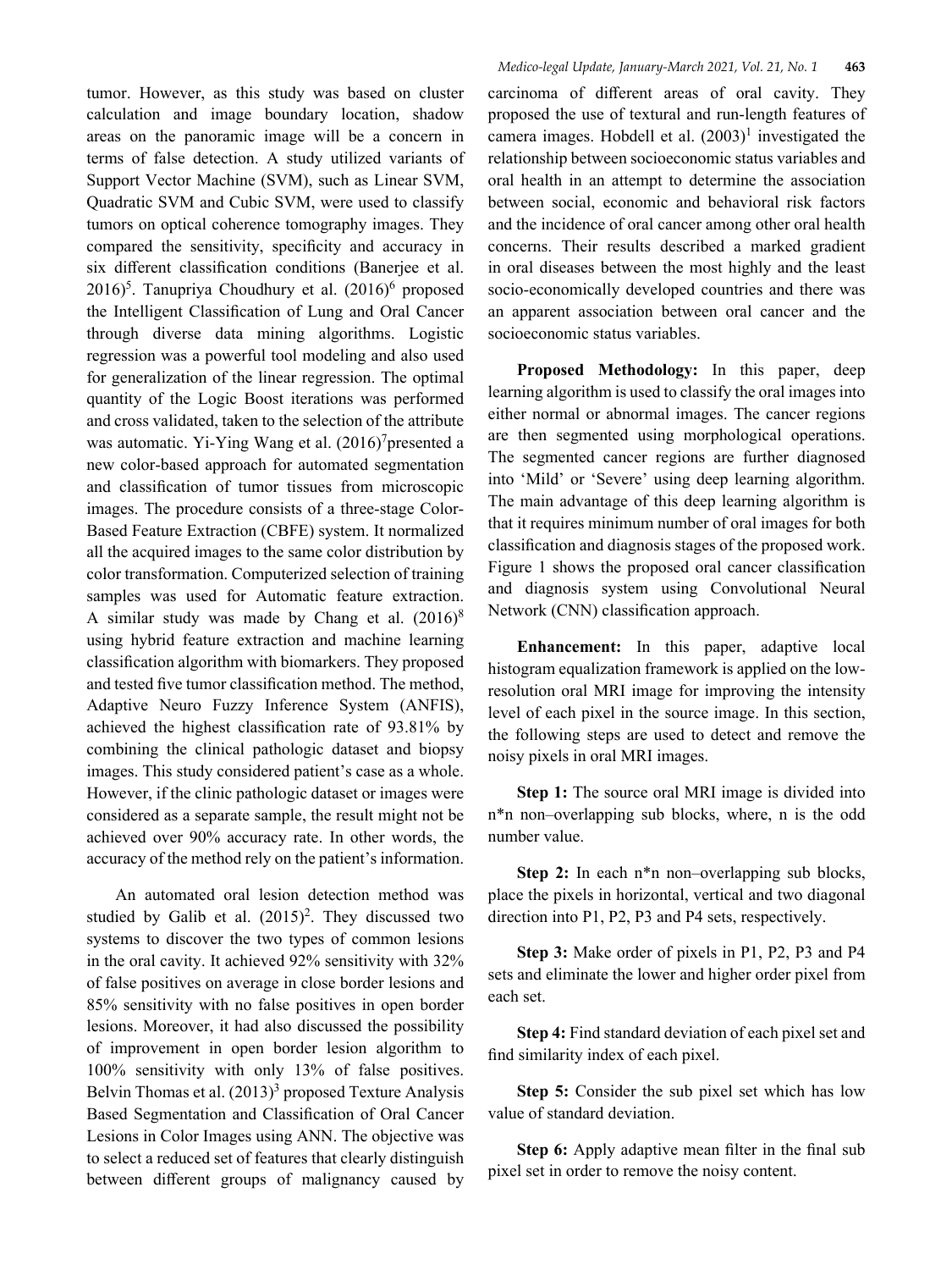

**Figure 1 Proposed oral cancer classification and diagnosis system using CNN classification approach (a) Classification method (b) Diagnosis method**

**Gabor Transform:** In this paper, Gabor transform is used for spatial into multi oriented image conversion. The Gabor kernel is multiplied with enhanced oral image and the Gabor kernel is given as,

$$
G(x,y) = e^{\frac{-(x|^2 + y^2 y)^2}{2 + \sigma^2}} * \cos(2 * \pi * f * \frac{x^2}{\lambda} + \varphi)
$$

where,

σ: Standard deviation.

γ: Spatial aspect factor is a constant set to 1.

λ: Spatial wavelength.

 $y^{\dagger} = -x * sin \theta + y * cos \theta$ 

The frequency of the Gabor kernel is assigned by 'f' and it is shifted from 1 to 5 concerning spatial angle factor. Consequently, five quantities of Gabor kernels are created by duplicating the Gabor kernel with Oral picture concerning distinctive frequencies. These Gabor multiplied pictures comprises of real and imaginary terms. Further, Gabor magnitude image is built by choosing the maximum pixel value at each position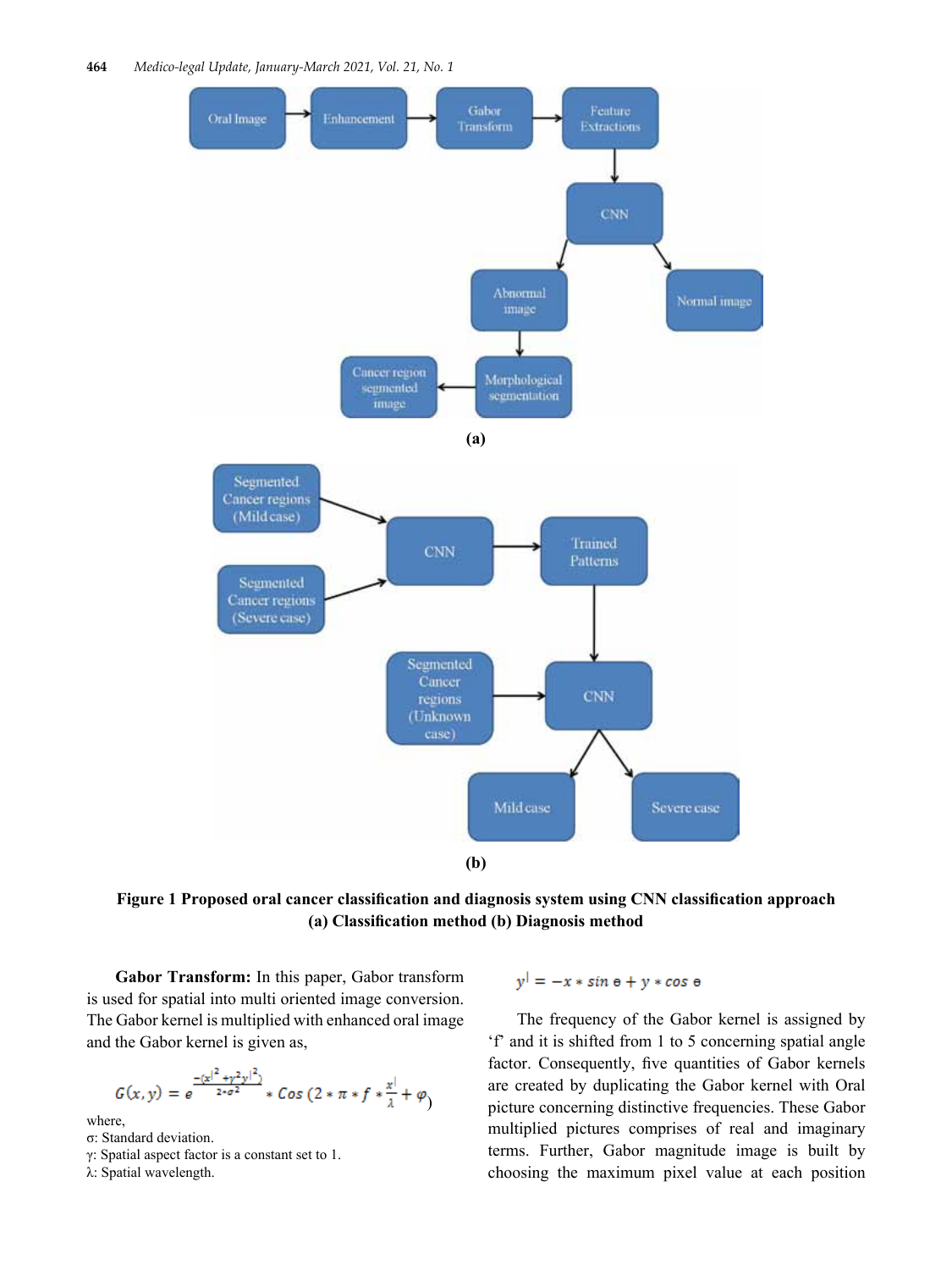in the Gabor multiplied pictures  $(Y(x,y))$  utilizing the condition.

$$
Y(x,y) = I(x,y) * G(x,y)
$$

where,

 $I(x, y)$ : Oral image;  $G(x, y)$ : Gabor kernel  $Y(x, y)$ : Output response of the Gabor multiplication;

$$
Y(x, y) = \sqrt{Real(Y(x, y)^2 + Imaginary ((Y(x, y)^2))}
$$

**Feature Extractions:** It is one type of texture features used for classifying the various regions in a Gabor transformed magnitude image. It encodes one feature value for one pixel in a Gabor magnitude oral image. The 3\*3 window is placed on the Gabor transformed oral image and it computes LBP (Local Binary Pattern) for each pixel using its surrounding pixels. The size of Gabor magnitude oral image and its extracted LBP images are same.

**Classification:** The machine learning algorithms for cancer region detection in oral images requires number of external features. These machine learning method are not suitable for further severity diagnosis process. In order to overcome such drawbacks the conventional machine learning method called deep learning method - Convolutional Neural Networks (CNN) is used in this work to detect and diagnose the cancer regions in oral images. As in machine learning algorithm, CNN also have both training and testing phases. During the training phase of the CNN classifier, the normal oral images and abnormal oral images are trained by the CNN producing the trained patterns. During the testing phase of the CNN classifier, the source oral image is tested with respect to the trained patterns. The response from this CNN classifier is either normal or abnormal. The CNN architecture used in this research work is depicted in Figure 5.



**Figure 5 CNN architecture**

The CNN architecture includes Convolutional layers, pooling layers, and fully connected layers. The Convolutional layer consists of a number of convolution kernels, which is a two-dimensional matrix of weights W. The convolution kernel convolves an input image (also a two-dimensional matrix) in the form of a sliding window with a matrix called feature map is obtained. Each Convolutional layer has Convolutional kernel itself and it is convolved with the oral image. The pooling layer is also called the sampling layer, uses the sliding window to convolve the input or the feature map so that it might reduce the feature dimension and the amount of calculation. Polling layer has two different types as "Average" and "maximum" pooling. Different from the Convolutional layer, the pooled layer (maximum pooling is adopted in this paper) does not depend on weights and parameters. In general, each feature map of the input is pooled in the same way and the number of features of the original input remains unchanged. Then, the fully connected layer is used to map the feature representations from the Convolutional layer to the sample space in order for classification, composed of a group of neurons and connections with weighted values. Since the number of the parameters of the fully connected layers is very large, some networks use the Convolutional neural networks to take place in the fully connected layers. The proposed CNN method for oral cancer image detection and classification is depicted in the following algorithm.

#### **Input:** Oral image;

**Output:** Classification response;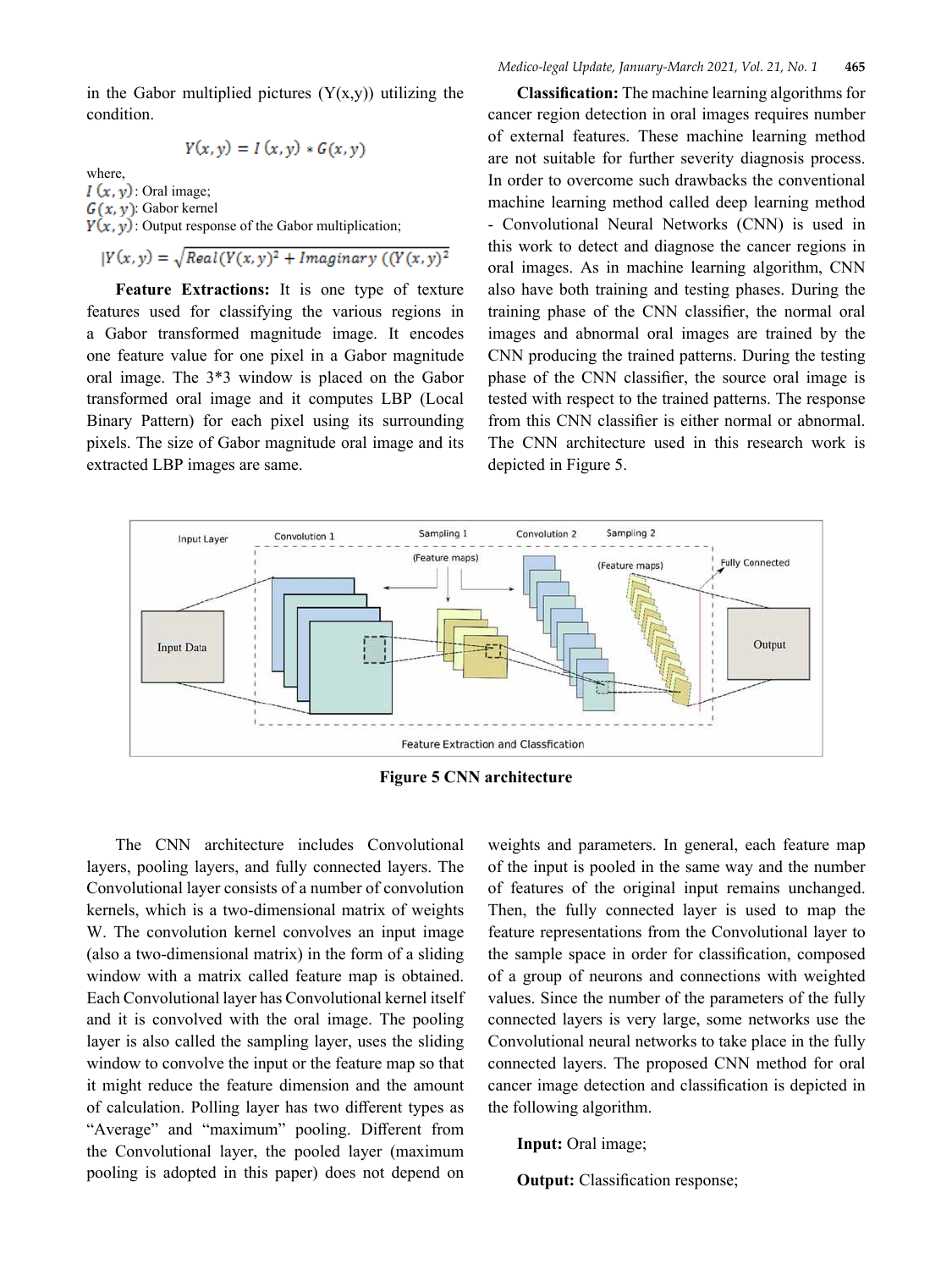Step 1: The input oral image is convolved with kernel of first Convolutional layer and the response is produced.

Step 2: The size of the convolved sequences are reduced by passing these values through the pooling layer 1.

Step 3: The size reduced sequences are now passed through the Convolutional layer 2.

Step 4: The response from the second Convolutional layer is passed through the second pooling layer.

Step 5: The output response from the second Convolutional layer is feed into neural network architecture to produce the classification pattern.

End;

Further, mathematical morphological operations are used to segment the cancer regions in classified oral images. The morphological parameters such as area, width and height are computed for its diagnostic process. The segmented oral cancer regions are analyzed for the mild and severity of the cancerous regions using CNN classification.

#### **Results and Discussions**

The proposed fully automated oral cancer detection and diagnosis system is divided into two different sections as cancer region detection or segmentation and cancer region diagnosis. This automated cancer region detection and segmentation approach on oral images is applied on the oral images obtained from the open access dataset. The performance of the proposed oral cancer region segmentation on oral images using classification method is evaluated in terms of sensitivity, specificity and accuracy. These performance evaluation metrics are given in the following equations.

Sensitivity = 
$$
\frac{TP}{TP + FN}
$$
  
Specificity = 
$$
\frac{TN}{TN + FP}
$$
  
Accuracy (Acc) = 
$$
\frac{TP + TN}{TP + TN + FP + FN}
$$

The number of correctly detected cancer pixels in the classified abnormal oral image is noted by True Positive (TP), the number of correctly detected noncancer pixels in the classified abnormal oral image are noted by True Negative (TN). The number of incorrectly detected cancer pixels in the classified abnormal oral image is noted by False Positive (FP), the number of incorrectly detected non- cancer pixels in the classified abnormal oral image are noted by False Negative (FN).

Table 1 shows the performance evaluation of oral cancer detection and segmentation using CNN classification method and it achieves 98.6% of sensitivity, 99.1% of specificity and 99.7% of oral cancer segmentation accuracy.

**Table 1 Performance evaluation of oral cancer segmentation using CNN classification methodology**

| <b>Parameters</b> | Simulation results $(\% )$ |
|-------------------|----------------------------|
| Sensitivity       | 98.6                       |
| Specificity       | 99.1                       |
| Accuracy          | 99.7                       |

Table 2 shows the analysis of data augmentation method in CNN architecture on proposed oral cancer detection and segmentation.

## **Table 2 Analysis of data augmentation method in CNN architecture on proposed oral cancer detection and segmentation**

| Performance<br>parameters | <b>With Data</b><br>Augmentation | <b>Without Data</b><br>Augmentation |  |
|---------------------------|----------------------------------|-------------------------------------|--|
| Se $(\%)$                 | 98.6                             | 93.7                                |  |
| Sp(%)                     | 99.1                             | 94.1                                |  |
| Acc $(\% )$               | 99.7                             | 95.6                                |  |

Table 3 shows the comparisons of proposed oral cancer segmentation with various method. The proposed oral cancer detection system using CNN classification approach achieves 99.3% of detection rate, whereas Muzakkir Ahmed et al. (2017) achieved 90.1% of detection rate, Anuradha et al. (2015) achieved 89.5% of detection rate and Konstantinos et al. (2012) achieved 87.9% of detection rate.

Start;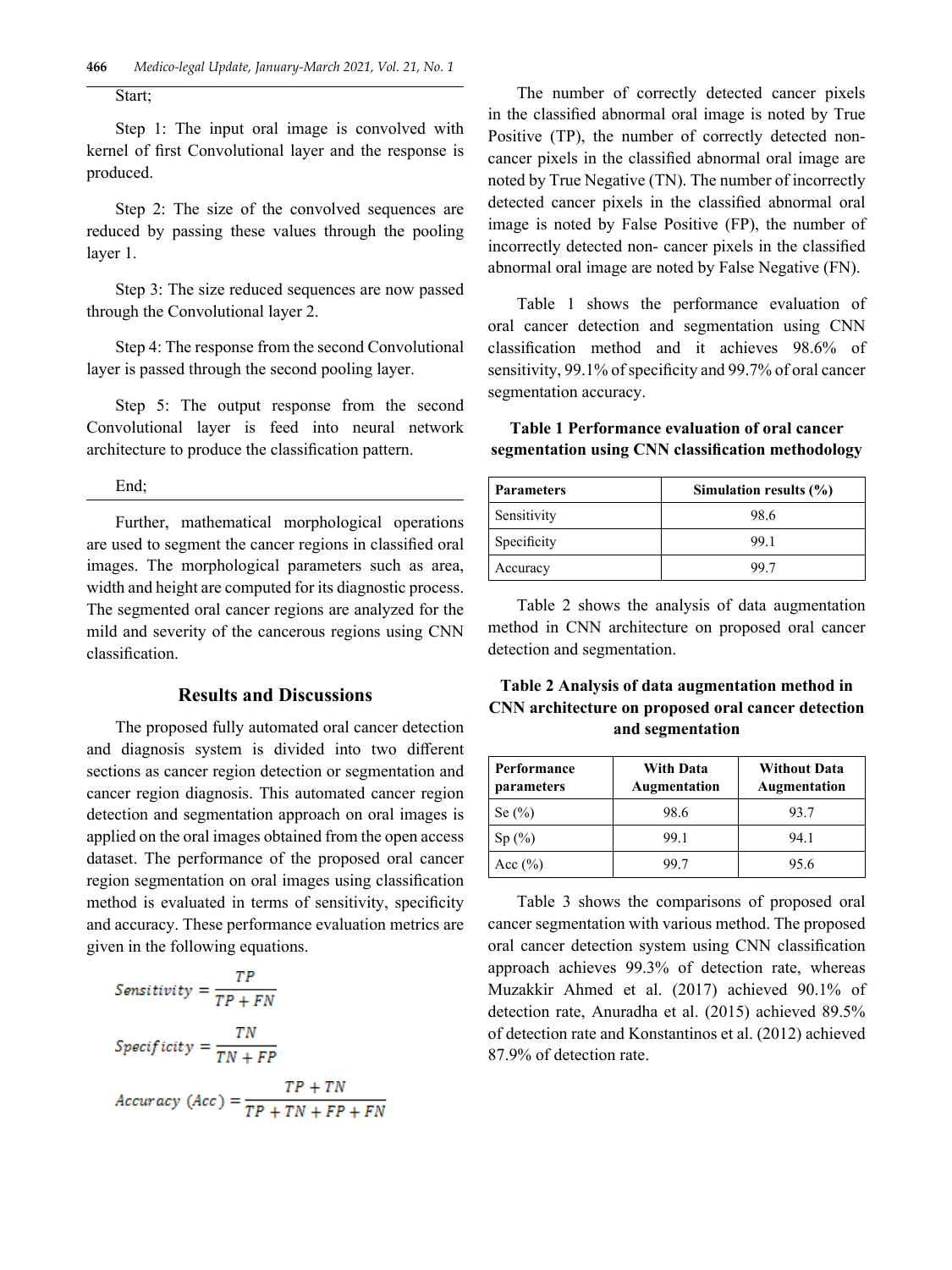| <b>Authors</b>               | <b>Methodologies</b>             | <b>Detection Rate (%)</b> |  |
|------------------------------|----------------------------------|---------------------------|--|
| Proposed work                | CNN classifier                   | 99.3                      |  |
| Muzakkir Ahmed et al. (2017) | Thresholding technique           | 90.1                      |  |
| Anuradha et al. (2015)       | Watershed segmentation algorithm | 89.5                      |  |
| Konstantinos et al. (2012)   | Decision Support System          | 87.9                      |  |

**Table 3 Comparisons of proposed oral cancer segmentation with other method**

Table 4 shows the comparisons of proposed oral cancer diagnosis system with other method. The total number of mild case oral images used in this work is 100 and the total number of severe case oral images used in this work is 150 as illustrated in Table 4. This proposed diagnosis method using CNN classification method classified 100 mild images as mild case category and the proposed method classified 150 severe case images as severe case category (99.3%).

**Table 4 Comparisons of proposed oral cancer diagnosis system with other method**

| <b>Authors</b>                        | <b>Number of Mild</b><br>case images tested | <b>Number of Mild</b><br>case images<br>correctly classified | <b>Number of Severe</b><br>case images tested | <b>Number of Severe</b><br>case images<br>correctly classified |
|---------------------------------------|---------------------------------------------|--------------------------------------------------------------|-----------------------------------------------|----------------------------------------------------------------|
| Proposed work                         | 100                                         | 99                                                           | 150                                           | 150                                                            |
| Zeeba Shamim Jairajpuri et al. (2019) | 100                                         | 96                                                           | 150                                           | 147                                                            |
| Muzakkir Ahmed et al. (2017)          | 100                                         | 72                                                           | 150                                           | 142                                                            |
| Anuradha et al. (2015)                | 100                                         | 84                                                           | 150                                           | 139                                                            |
| Konstantinos et al. (2012)            | 100                                         | 71                                                           | 150                                           | 135                                                            |

## **Conclusions**

This paper develops a methodology using deep learning algorithm to classify the oral images into either normal or abnormal images. The cancer regions are segmented using morphological operations. The segmented cancer regions are further diagnosed into 'Mild' or 'Severe' using deep learning algorithm. The main advantage of this deep learning algorithm is that it requires minimum number of oral images for both classification and diagnosis stages of the proposed work. In this paper, the total number of cancers affected oral images used is about 160 and the proposed oral cancer detection system using CNN classification approach correctly classifies 159 cancer affected oral images correctly and achieves 99.6% of detection rate.

**Conflict of Interest:** Nil

**Ethical Clearance:** Nil

**Source of Funding:** Nil

## **References**

- 1. Hobdell MH, Oliveria ER, Bautista R, Myburgh NG, Lalloo R, et al. "Oral diseases and socio-economic status (SES)". Br Dent J.(2003);194(2):91-96.
- 2. Galib, S., F. Islam, M. Abir & H.K. Lee. "Computer aided detection of oral lesions on CT images," Journal of Instrumentation, (2015);10(12).
- 3. Belvin Thomas, Vinod Kumar, Sunil Saini. "Texture Analysis Based Segmentation and Classification of Oral Cancer Lesions in Color Images Using ANN, IEEE International Conference on Signal Processing Computing and Control (ISPCC),(2013): 1-5.
- 4. Alsmadi, M.K."A hybrid Fuzzy C-Means and Neutrosophic for jaw lesions segmentation," [Press release], Retrieved from https://doi.org/10.1016/j. asej.2016.03.016.(2016).
- 5. Banerjee, S., Chatterjee, S., Anura, A., Chakrabarty, J., Pal, M., Ghosh, B., Chatterjee, J. "Global spectral and local molecular connects for optical coherence tomography features to classify oral